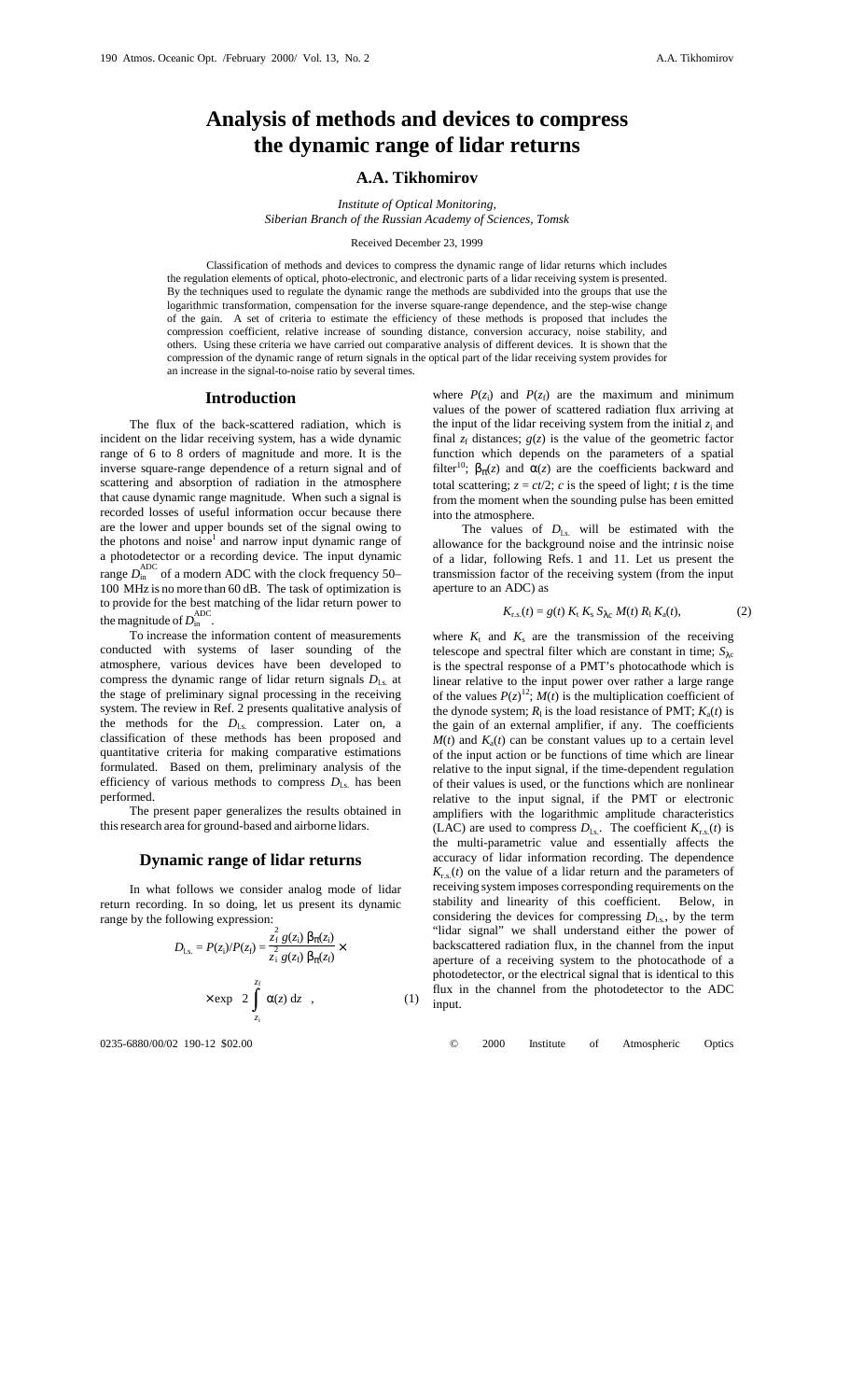

**Fig. 1.** Possible values of the lidar return signals at the PMT input in sounding homogeneous atmospheric formations.

The curves  $I-6$  in Fig. 1 show the return power  $P(z)$ at the input of a lidar receiving system calculated in a single scattering approximation for different aerosol formations in the atmosphere. The lidar parameters were assumed to be the following: the pulse energy  $W_0 = 0.3$  J, pulse duration  $\tau_0 = 20$  ns, and the radiation wavelength  $\lambda = 694.3$  nm, the area of the receiving telescope  $A_t = 0.05$  m<sup>2</sup>. If the values of  $g(t)$ ,  $K_t$ , and  $K_s$  are known the power of the return signal at the photodetector can be determined. The curves *7* and *8* depict the equivalent threshold powers  $P_{\text{the}}^{13}$  of two specific PMT types (PMT–84 and PMT–83, respectively):

$$
P'_{\text{the}} = P_{\text{th.c}} + P_{\text{th.b}} = 2eM^2 \Delta f [I_{\text{cc}} + S_{\lambda \text{c}} N]. \tag{3}
$$

Here  $P_{th,c}$  and  $P_{th,b}$  are the threshold powers determined by the photocathode dark current *I*cc and external background having the power  $N =$  $= B_{\lambda} A_t \Omega_{\text{th}} K_t K_c \Delta \lambda$  at the PMT input.  $B_{\lambda}$  is the spectral brightness of the background, its scale is presented at the top part of the figure;  $\Omega_{\text{th}} =$  $= 4.9 \cdot 10^{-6}$  steradian is the solid angle.  $K_t K_s = 0.2$ ;  $\Delta\lambda = 1$  nm is the bandwidth of the spectral filter; the multiplication coefficient *M* equals to  $4·10<sup>5</sup>$  for PMT–83

and  $10^6$  for PMT–84. For a more accurate estimation of the equivalent threshold power it is necessary to take into account the contribution of the shot noise of the signal current  $I_s = S_{\lambda c} M \Phi(t)$ , its root-mean-square component equals to  $i_s(t) = M\sqrt{2eS_{\lambda s}}\hat{O}(t)\Delta f$ , where  $\Phi(t) = g(t)K_tK_sP(t)$ , *e* is the electron charge, ∆*f* is the bandwidth of the electronics channel. Assuming the condition  $P_{\text{th s}} = \Phi(z_f)$  to be satisfied at the far end of a sounding path, we find  $P_{\text{th.s}} = 2e\Delta f/S_{\lambda c}$ . The dashed curves *7'* and *8'* in Fig. 1 correspond to the threshold powers  $P_{\text{the}} = P_{\text{th.s}} + P_{\text{th.b}} + P_{\text{th.c}}$ which take into account total noise that sets a lower bound on  $D_{\text{ls}}$ . Given the value of  $B_{\lambda}$  one can determine the level of  $P_{\text{the}}$  by relations  $7'$  and  $8'$  for a particular PMT, and then using the value  $P_{\text{the}}$  one can find, with the help of curves  $I-$ *6* in Fig. 1, the theoretical limit for the maximum achievable sounding distance in the corresponding meteorological formation assuming the signal-to-noise ratio to be unity. By setting the signal-to-noise ratio at the PMT input to be equal to 5–10, one can determine the sounding distance  $z_f$  which is potentially achievable and, correspondingly, the limiting value of  $D_{\text{ls}}$ .

# **Classification of the methods**

For the design of a lidar system the choice of specific instrumental technique to compress  $D_{\text{ls}}$  requires comparative estimation of their efficiencies according to the quality criteria.<sup>14</sup> Following the classification<sup>3,4</sup> proposed (Table 1), the  $D_{\text{Ls}}$  compression methods and instrumentation for their realization are divided into two large classes: active and passive ones. In this case, following Ref. 15, the methods that require an additional power supply to compress  $D_{ls}$  are related to the first class. Then the methods are subdivided into three sub-classes according to the operation principle used: the optical, photoelectronic, and electronic ones.

Besides, all methods are divided into two groups: single-pulse and multipulse methods. It is characteristic of one group that the  $D_{\text{ls}}$  compression is such that the return signal from the entire sounding path can be recorded from a single sounding pulse. In using the methods from the other group, several sounding pulses are needed for the sounding path to be investigated. From the first pulse the signal is recorded from the near zone of the path, from the second pulse the signal is recorded from the next part and so on.

| Methods | Type                    | Passive                                             |                                        | Active              |                          |                                                          |                          |
|---------|-------------------------|-----------------------------------------------------|----------------------------------------|---------------------|--------------------------|----------------------------------------------------------|--------------------------|
|         | of regulation           |                                                     |                                        | Photoelectronic     |                          | Electronic                                               |                          |
|         | Functional              | Vignetting<br>diaphragms                            | with simple form<br>compensating $t^2$ |                     | <b>PMT</b><br><b>TDA</b> | Regulation by the modulator<br>Regulation by the dynodes | Amplifier with $t^2$ TDA |
|         | linear                  | Elements<br>compensating                            | optical<br>wedges                      | Electro-<br>optical | law                      | by the $t^2$ Regulation by supply voltage                |                          |
| Single  |                         |                                                     | mirrors                                | shutter             |                          |                                                          |                          |
| pulse   | Functional<br>nonlinear | Several receiving systems<br>Several sounding beams |                                        |                     | Logarithmic PMT          |                                                          | Logarithmic<br>amplifier |
|         |                         |                                                     |                                        |                     | PMT with a step-wise TDA |                                                          | Amplifier                |
|         |                         |                                                     |                                        |                     |                          |                                                          | with TDA                 |

**Table 1. Generalized classification of the methods to compress the lidar return dynamic range**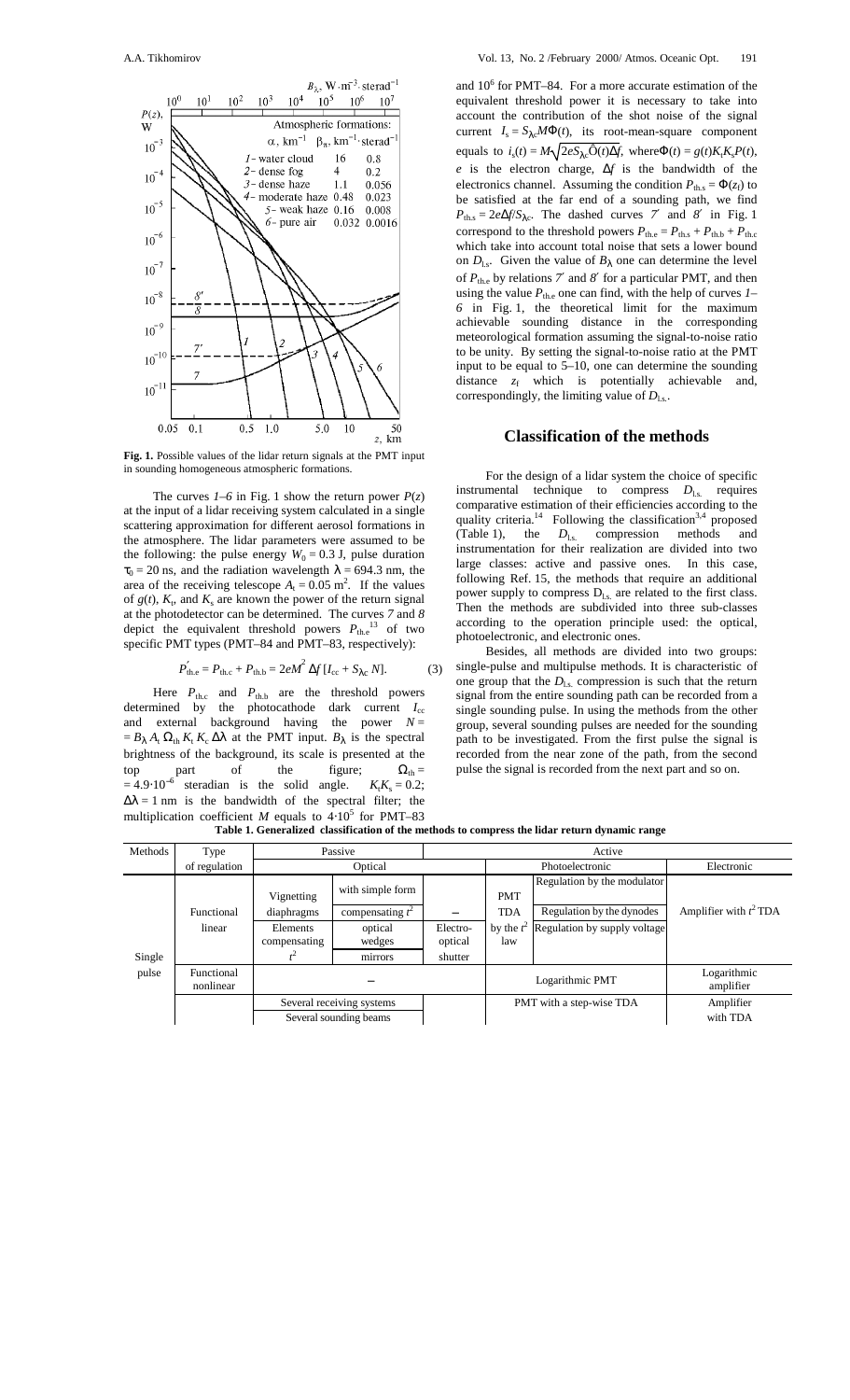|                 | Step-wise | Receiving system<br>with several photodetectors            |                                | Reading out signals<br>from load resistors of the dynodes | step-wise regulation of the<br>amplification             |
|-----------------|-----------|------------------------------------------------------------|--------------------------------|-----------------------------------------------------------|----------------------------------------------------------|
| Multi-<br>pulse |           | Accessory<br>neutral filters<br>Accessory field diaphragms |                                | PMT with switching<br>of the gain                         | Amplifier<br>with the step-wise<br>switching of the gain |
|                 | Gating    | Mechanical shutter                                         | Electro-<br>optical<br>shutter | <b>Gated PMT</b>                                          | Gated amplifier                                          |

By the type of the signal regulation used, the following subgroups can be separated out from these methods:

*a*) the functional continuous control: by multiplying of received signal by the squared range (time) or taking logarithm of the signal;

*b*) the step-wise control, when the sensitivity of the recording system is kept constant within one part of the sounding path, and then it is increased by a step when a return signal decreases down to some preset value;

*c*) the gating, when echo-signals are recorded at a constant sensitivity over some range (time) interval.

Although in rigorous mathematical interpretation the methods of both the first and the second sub-groups are functional, below we shall use the term "functional" only in application to the first subgroup. The second subgroup we shall call "step-wise". Let us separate the methods of active linear and nonlinear functional control. In the first case the  $D_{\text{ls}}$  compression is carried out with controlled functional elements when in addition to lidar signal some regulation action is applied to these elements, and these elements remain linear with respect to input signal up to a certain level of the lidar return signal. The PMTs and electronic amplifiers with the time dependent regulation of the amplification (TDA) are to be mentioned among them. In the second case the gain of functional element (the regulation law) depends on the value of lidar return signal affecting it. And at certain levels of the latter a PMT or an amplifier have the logarithmic amplitude characteristic (LAC).

In Table 1 the primary attention is given to the optical and photoelectronic methods as more promising for use in lidar systems. Moreover, a comprehensive description of methods to compress the dynamic range of electrical signals can be found in the Ref. 15. It is obvious that the compression of  $D_{\text{Ls}}$  in the optical or photoelectronic channels is preferable since the signals with lower amplitude will arrive at the next parts of the recording system.

Let us consider some engineering aspects of the  $D_{1s}$ . compression methods presented briefly in Table 1. The spatial filters (vignetting diaphragms, optical films, wedges, and mirrors) are the passive functional elements and realize the linear attenuation of lidar returns according to some preset law.<sup>9,10</sup> In the blind zone of a lidar, when  $g(z) = 0$ , no signal from the scattering volume arrives at the photodetector. In the transient zone the vignetting of the backscattered radiation flux by a field-stop diaphragm decreases and the part of light flux that reaches photodetector increases. When  $g(z)$  takes the unity value the whole radiation flux which has arrived at the input aperture of the receiving system passes completely through the diaphragm. By varying its sizes and location, one can change the fraction of a lidar return power that reaches the photodetector.10 It is an essential disadvantage of this approach that information on the nearest layers of the atmosphere is lost, that can affect the accuracy of the obtained results. Certain specific spatial filters compensating for the inverse square-range fall off of a lidar return have been considered in Ref. 10.

The multitelescope receiving system $16$  realizes the step-wise regulation in the optical channel of a lidar. Two and more receiving systems of different diameters and fieldof-view angles placed at different distances from the transmitter allow the entire  $D_{\text{ls}}$  range required and the agreement between  $D_{\text{1}}$ <sub>si</sub> and  $D_{\text{ini}}^{\text{ADC}}$  to be achieved in every receiver in each lidar return. Another realization of the step-wise regulation in the optical channel is to use several sounding beams $17$  which cross the optical axis of a receiver at different distances from the lidar.

The use of several photodetectors in receiving system which are switched at different times allows one to realize also the step-wise regulation, although such a method is more close to the gating of the photodetector. The use of several PMTs in one receiving system in combination with the constant optical attenuators that are placed before them is an example of the step-wise regulation of  $D_{\text{ls}}$  also. A set of changeable neutral density filters and field-stop diaphragms, while one PMT, allows one to change stepwise the sensitivity of recording system for different parts of the path and it is used in the multipulse sounding.

The electrooptical switch can realize the controlled attenuation of a signal and its gating depending on the shape of control voltage. Its disadvantage is the small range of the gain regulation  $(K_{\text{max}}/K_{\text{min}} < 20)$ .

The high-speed synchronous mechanical shutter, which is placed before the photodetector cuts signals from the near zone of a sounding path. With the neutral density filters the signals exceeding the maximum permissible level, for a particular photodetector used, are attenuated. By changing the time delay of cut and the filters one can sound by parts the entire path. This method is used in lidars for high-altitude sounding of the atmosphere. It is possible to use, for these purpose, high-speed gated PMTs. However, to study fast atmospheric processes, all these devices can be used for the multipulse sounding only.

To realize the algorithm of processing according to the law  $S(z) = p(z)z^2$  (Refs. 18 and 19), the correction of a signal for the inverse squared range (time) in different parts of receiving system is used.<sup>10,16,20</sup> The logarithmic transformation of a signal is realized in the photo-electronic and electronic amplification channels.<sup>15,23</sup> In amplifiers this conversion is frequently carried out jointly with the signal correction by summing with the voltage varying by 2ln(*z*) law that is equivalent to the algorithm of  $\ln[P(z)z^2]$ .

Using the step-wise TDA of PMT the multiplication coefficient  $M(t)$  for the remote parts of the path increases abruptly in the photoelectronic channel. The recording of signals from the dynode load resistors<sup>24</sup> is used also. In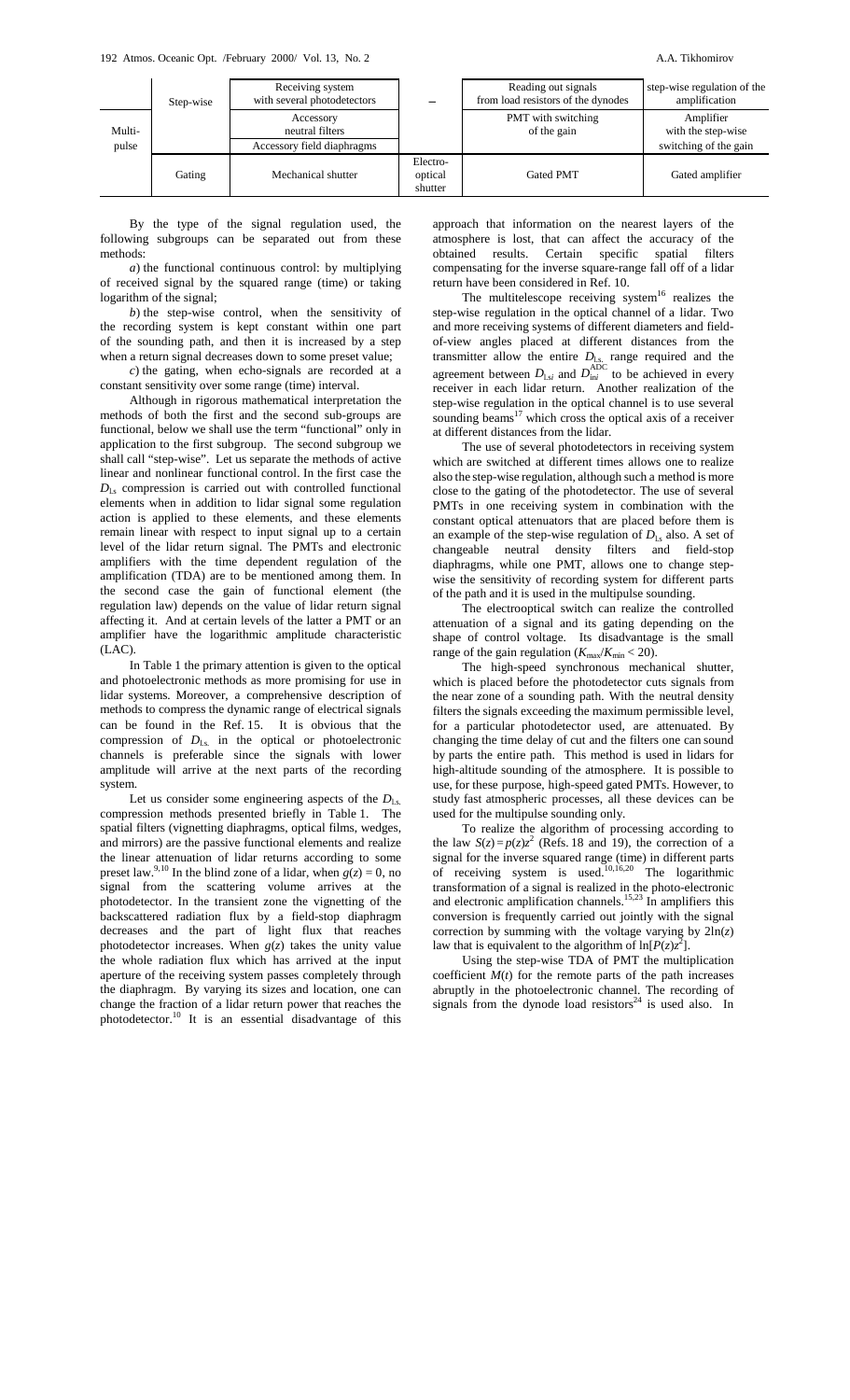some lidars the amplifiers with the step-wise switch of the gain have been used.<sup>25</sup>

# **A set of quality estimation criteria**

To compare the different devices intended for compressing  $D_{\text{ls}}$ , the following criteria of their efficiency estimation have been proposed<sup>3,5</sup>: the coefficient of the dynamic range compression; the range interval where the compression is being performed; the relative increase in the range of sounding; the error of signal conversion; the noise stability. The following characteristics are referred to as additional ones: the responsiveness and reliability; the design factor, aspect ratio, and costs.

*The coefficient of the dynamic range compression*. The regulation element of the receiving system, that compresses  $D_{\text{ls}}$ , is described by the regulation characteristic $15$ 

$$
V = f(F),\tag{4}
$$

where *V* is the output effect of the input action *F*. The input action for optical channel is the power  $P(t)$ , for a photodetector it is  $\Phi(t)$ , and for an amplifier it is the voltage  $U(t)$ . For an optical channel the output effect equals to  $\Phi(t)$ , and for a photodetector and amplifier it equals to the voltage of an electrical equals to the voltage of an electrical signal  $U(t)$ .

The dynamic range of the regulation element in response to the input action is

$$
D_{\text{in}} = F(t_{\text{i}})/F(t_{\text{f}}),\tag{5}
$$

where  $F(t_i)$  and  $F(t_f)$  are the input actions at the time moments  $t_i$  and  $t_f$  corresponding to the beginning and the end of the signal regulation.

In optical channel the value  $F(t_i)$  is determined by the parameters of transmitting-receiving system, and  $F(t_f)$  is determined by the transmission gain of spatial filter $9,10$  or by the minimal level of the power that is recorded by a photodetector at the noise level (see Fig. 1). For a photodetector the action  $F(t_i)$  is determined by the maximum permissible response of the pulse current which is a photodetector specification, and  $F(t_f)$  characterizes the minimum value of power at which the regulation amplitude characteristic (LAC in the case of nonlinear photodetector) starts, or the minimum value of power, which allows a signal at the noise level to be recorded (for a linear photodetector), or determines the value of a signal at the time moment  $t_f$ corresponding to the TDA termination.<sup>20</sup> For a logarithmic amplifier  $F(t_f)$  is determined by the input voltage corresponding to the beginning of LAC, and  $F(t_1)$  is determined by the voltage corresponding to its end. For an electronic amplifier with TDA the  $F(t_i)$  and  $F(t_f)$  are determined in the same way as the TDA of a PMT.

The dynamic range of a signal at the regulation element output is determined as

$$
D_{\text{out}} = V(t_{\text{i}})/V(t_{\text{f}}),\tag{6}
$$

where the responses  $V(t_i)$  and  $V(t_f)$  correspond to the input actions  $F(t_i)$  and  $F(t_f)$  according to (4). The instrumental coefficient of the  $D_{\text{ls}}$  compression equals to

$$
G = D_{\rm in}/D_{\rm out}.\tag{7}
$$

The larger the achieved value of *G*, the higher is the efficiency of the method.

*The sounding range interval and its relative increase* are determined from the condition of optimal matching of the input dynamic range of an ADC  $D_{\text{in}}^{\text{ADC}}$  with the output dynamic range of the recording system  $D_{\text{out}}^{\text{r.s.}}$ 

$$
D_{\text{in}}^{\text{ADC}} = D_{\text{out}}^{\text{r.s.}} \tag{8}
$$

Let us introduce the value  $\xi = z_f/z_i$  that characterizes the maximum possible interval of the sounding range at  $D_{\text{ls}}$ compression. It is a function of the coefficient *G* and depends on the characteristics of a regulation element. To make a comparison among the compression methods and to compare their efficiency with that of lidar return transfer without any regulation  $(G = 1)$ , it is convenient to use the concept of a relative increase in the sounding range.

$$
\delta z = \xi(G)/\xi(1) = z_{fG}/z_{f,1},\tag{9}
$$

where  $z_{\text{fG}}$  and  $z_{\text{f}l}$  are the maximum sounding ranges achievable using the  $D_{\text{ls}}$  compression and without it, respectively. The relation (9) determines the maximum possible (theoretical) estimation of the method by the increase in the interval of sounding ranges.

*The error of a lidar return conversion* by a regulation element is an essential factor in sounding when the quantitative information is determined directly from the signal profile. In such sounding problems as cloud boundary ranging or other sounding problems that use relative amplitude measurements of signals at different wavelengths that passed through the same regulation element requirements to the signal conversion errors are lowered.

This error is determined by the deviation ∆*V*(*t*) of an actual regulation characteristic  $f(F)$  from the preset law of a functional transformation  $\varphi(F)$ :

$$
\Delta V(t) = f[F(t)] - \varphi[F(t)],\tag{10}
$$

and also by the relative value of this deviation

$$
\delta V(t) = \Delta V(t) / \varphi [F(t)]. \qquad (11)
$$

The values  $\Delta V(t)$  and  $\delta V(t)$  depend on the signal amplitude, time of the regulation, and other factors depending on the type of regulation element used and its effect on the value of the transmission gain  $K_{r,s}(t)$ determined by the expression (2).

*Noise stability*. According to this criterion, the effectiveness is determined by an increase in the signal-tonoise ratio and is characterized by the value  $[D_{SN}(t)]_G/[D_{SN}(t)]_1$ , where  $[D_{SN}(t)]_G$  and  $[D_{SN}(t)]_1$  are the signal-to-noise ratios in the cases when some method of the dynamic range compression is used and without the use of any. Since the value of a lidar return signal continuously changes with range, the concept of the dynamic signal-tonoise ratio have been introduced<sup>8</sup>:

$$
D_{\rm SN}(t) = \frac{\hat{I}_{\rm s}(t)}{\hat{i}_{\rm n}(t)} =
$$
\n(12)

$$
=\frac{[K_t K_s g(t) S_{\lambda c} A_t W_0 \beta_{\pi}(t) T^2(t) t^{-2}/c]^2}{2e\Delta f \{K_t K_s S_{\lambda c} A_t [g(t) W_0 \beta_{\pi}(t) T^2(t) t^{-2}/c + B_{\lambda}(t) \Omega_{\text{th}} \Delta \lambda] + I_{\text{cc}}\}},
$$

which gives the most complete estimation of the method by the criterion of its noise stability.

Among other factors, which are taken into account, we shall briefly consider the following ones.

*Responsiveness* of a method is especially important in studying non-steady processes occurring in the atmosphere. By this criterion one should give preference to the methods that allow acquiring information along the entire sounding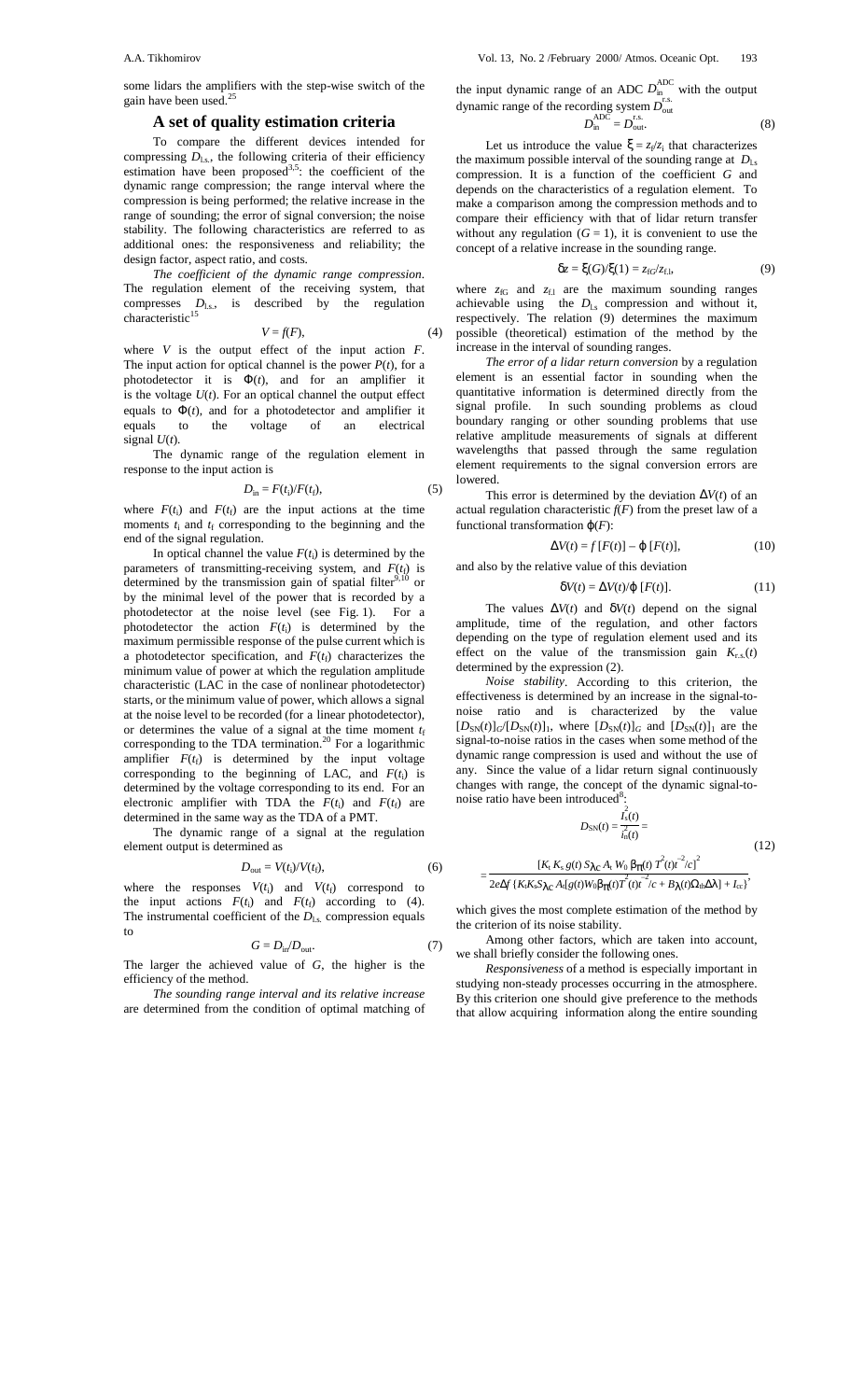path while sending only one sounding pulse. The multipulse methods are naturally less effective.

*Reliability*. For the optical regulation elements the reliability is determined by stability of the regulation geometric factor  $g(z)$ , by which the  $D_{\text{ls}}$  compression is performed within the interval of its operation, or by the number of elements used for the step-wise regulation. When  $D_{\text{Ls}}$  is compressed in a photodetector and an amplifier the ordinary methods of estimation of the electronic system reliability apply quite well. On the whole, the reliability is determined by the complexity of the regulating devices.

In exploiting lidars equipped with the devices for the *D*l.s compression the *design factor, mass*, *and dimensions* with which *the cost characteristics* of lidar systems are directly connected play an important part. $^{21}$  The factors of cost allow one to estimate the performance and cost effectiveness of a device operation during the routine exploitation and the methods of check up of the equipment parameters. The quantitative estimation of the methods using these factors exceeds the bounds of the given paper.

# **Comparative analysis of the methods**

The estimation criteria introduced above allow one to compare the methods of  $D_{\text{ls}}$  compression in the generalized form without fixing the place of allocation of the regulation element in the receiving system and, if necessary, give a possibility of specifying some of its characteristics. Below the methods of functional (compensation for the inverse squared range and logarithmic transformation) and a stepwise regulation are analyzed as being most widely used.

#### **Comparison of the methods by the coefficient of the dynamic range compression**

The method of compensation for the inverse squared range (CSR) is the linear transformation relative to the input action  $F(t)$ . According to Eqs. (1) and (5)  $D_{\text{in}} = D_{\text{l.s.}}$ . The output action  $V(z)$  and output dynamic range  $D_{\text{out}}^{\text{CSR}}$  are determined as

$$
[V(z)]_{\text{CSR}} = F(z) z^2; \tag{13}
$$

$$
D_{\text{out}}^{\text{CSR}} = \frac{g(z_i)}{g(z_f)} \frac{\beta_{\pi}(z_i)}{\beta_{\pi}(z_i)} \exp\left[2 \int_{z_i}^{z_f} \alpha(z) \, \mathrm{d}z\right]. \tag{14}
$$

And the compression coefficient

$$
G_{\text{CSR}} = (z_{\text{f}}/z_{\text{i}})^2 \tag{15}
$$

depends only on the range interval  $z_i$ - $z_f$  within which the regulation is being performed. As was noted above, the active CSR methods are limited by the maximum value of the input action  $F(z_i) < F_{\text{max}}^{15,20}$  causing the saturation of the regulation element. It can be lowered by attenuating  $F(z_i)$  with an attenuator placed before a regulation element. Since for  $F(z_i) < F_{\text{max}}$  the expression (13) is linear relative to  $F(z)$ , the lower limit for the input action is limited theoretically by the noise level only,  $F(z_f) \geq F_n$ . In practice,  $F(z_f)$  is determined by the range of the regulation having its own limits in optical regulation elements, the photoelectronic<sup>20</sup> or electronic<sup>15</sup> ones.

*The method of logarithmic transformation* (LT) within the limits of LAC validity is a nonlinear transformation of  $F(z)$  and is applied at the high levels of the input signal.<sup>15,22</sup> The low threshold value  $F(z_f) = F_{min}$ determines the starting point of a LAC therefore, according to Ref. 15

$$
[V(z)]_{LT} = V(z_f) \{ \ln [F(z)/F(z_f)] + 1 \}. \tag{16}
$$

At  $F(z) < F_{\text{min}}$  the LAC becomes linear-logarithmic characteristic, and then at the further decrease of  $F(z)$  it becomes the linear one. The dynamic range of a signal at the output of a regulation element and the compression coefficient are equal to

$$
D_{\text{out}}^{\text{LT}} = \ln D_{\text{in}} + 1; \tag{17}
$$

$$
G_{LT} = D_{in} / (\ln D_{in} + 1). \tag{18}
$$

One can see from the expression (18) that the LT method allows one to obtain rather large values of *G* if the value  $D_{\text{in}}$  of a nonlinear element LAC is large. Since the real logarithmic converters have  $n_{\text{in}}^{\text{L1}} = 10^5$  $-10^6$  (Refs. 15 and 22) then  $G_{LTmax} = 8.10^3 - 6.7 \cdot 10^4$ .

*The method of step-wise regulation* (SR) is realized, as it was noticed above, either by a discrete division of the level of input action or by the discrete regulation of the gain of a regulation element. Figure 2 shows an example of the step-wise regulation when several receiving systems are used to form the total lidar return signal.<sup>16</sup>



**Fig. 2.** The step-wise regulation of lidar returns in an optical channel: (*1*) the total flux of backscattered radiation; (*2*, *3*, *4*) signals at the photodetector input in separate optical receivers.

We shall suppose that for the step-wise regulation the changes of the gain occur at the values of input action  $F = F_1, F_2, F_3, \dots F_n$ . Then the ratios

$$
D_{\text{in 1}} = F_1/F_1; \ D_{\text{in 2}} = F_2/F_1; \dots D_{\text{in n}} = F_n/F_{n-1},\tag{19}
$$

where  $F_i$  is the initial value of the action in the characteristic

$$
[V(z)]_{SRi} = K_i F(z) \tag{20}
$$

with the linear coefficient  $K_i$  of the transmission of the *i*th step of regulation, will determine the dynamic ranges of separate *n* steps of the regulation. To make the SR method easy to perform, we assumed that  $D_{\text{ini}} = D_{\text{out}} = D_{\text{out}}$ , i.e., every step operates in the identical linear regime (Fig. 3).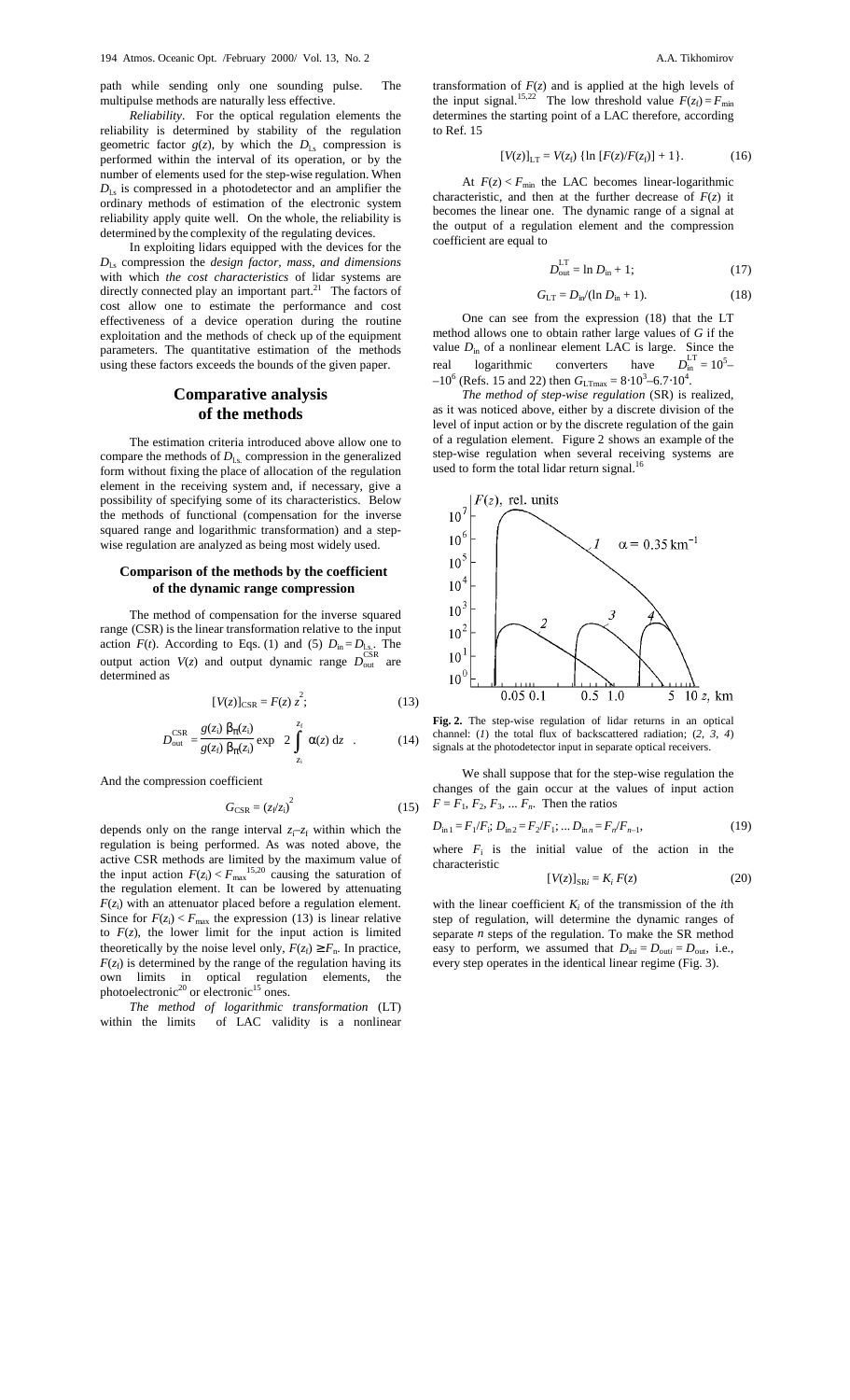

**Fig. 3.** The step-wise regulation characteristic at a linear conversion in every step.

Then for *n* steps of the regulation the dynamic range of the device as a whole relative to the input action is

$$
D_{\text{in}}^{\text{SR}} = F_n / F_i = [D_{\text{in }i}]^n, \tag{21}
$$

and the dynamic range at the output (see Fig. 3) is:

$$
D_{\text{out}}^{\text{SR}} = D_{\text{out } i}.
$$
 (22)

Allowing for expressions (19) to (22), the coefficient of the dynamic range compression is determined as:

$$
G_{\rm SR} = [D_{\rm in\,i}]^{n-1} = [D_{\rm out}]^{n-1} = [D_{\rm in}]^{(n-1)/n}.
$$
 (23)

If the dynamic ranges of a single step  $D_{\text{in}i}$  and lidar signal  $D_{\text{in}}$  are known, then the necessary number of the regulation steps is

$$
n = \ln (D_{\text{in}}/D_{\text{in}}),\tag{24}
$$

and the output dynamic range is

$$
D_{\text{out}}^{\text{SR}} = (D_{\text{in}})^{1/n}.
$$

Let us compare the methods by the value of *G* that can be attained. Figure 4 shows the dependences (15), (18), and (23).

Since the CSR method in the interval of its application does not depend on  $D<sub>in</sub>$ , the horizontal straight lines represent the values of *G*<sub>CSR</sub>. In the region of small values of  $D_{\text{in}}$  (up to  $10^4 - 10^5$ ) the CSR method provides an attainment of the largest *G* value. The LT method gives approximately the same value of *G* as the SR method with 4 or 5 steps. It should be noted that the dependence  $G_{\text{LTmax}}(D_{\text{in}})$  (curve 7) is correct up to the values  $G_{\text{LTmax}} = 10^4$  only. The active CSR methods have restrictions of  $D_{\text{in}} < 10^5$  also. To realize larger values of *G* at  $D_{\text{in}} < 10^5$ , the SR method with the number of steps determined by the expression (24) or a combination of the SR method with  $n = 2$  and the CSR in each step<sup>16</sup> are preferable.

Since the CSR and LT methods have approximately identical upper limit of  $D_{\text{in}}$ , let us compare them. To simplify analysis, we consider the case of a homogeneous atmosphere and constant values of  $α(z)$  and  $β_π(z)$ . If the methods are applied to the same range interval  $z_i$ – $z_f$ , i.e., for one and the same  $D_{\text{in}}$ , then, dividing Eq. (18) by Eq. (19), we obtain

$$
\frac{G_{\rm LT}}{G_{\rm CSR}} = \frac{\exp\left[2\tau_{\rm i}\left(z_{\rm f}/z_{\rm i}-1\right)\right]}{2\ln(z_{\rm f}/z_{\rm i}) + 2\tau_{\rm i}\left(z_{\rm f}/z_{\rm i}-1\right)}.\tag{26}
$$



**Fig. 4.** The values of the compression coefficient for different regulation methods: (*1*–*6*) SR (the curve number corresponds to the number of the regulation steps); (*7*) LT; (*8*–*10*) CSR [(*8*)  $G = 10^3$ , (9) 2500, (10)  $10^4$ ].



**Fig. 5.** Relative efficiency of the compression coefficient for the LT and SR methods compared with CSR: (*1*, *5*) LT; (*2*, *6*) SR (for *n* = 2); (*3*, *7*) SR (for *n* = 3); (*4*, *8*) SR (for *n* = 4).

The dependence (26) is presented in Fig. 5 for two values of the optical depth  $\tau_i = \alpha z_i$  of the lidar blind zone. One can see from the figure and expression (26) that the LT method is more efficient in strongly turbid media at the small value of  $z_f/z_i$  only, when the exponential attenuation introduces the basic contribution to  $D_{\text{ls}}$ , or at a very large ratio  $z_f/z_i > 60$ . The dashed-dotted curve sets to the right-hand side boundary of the region  $D_{\text{in}} > 10^5$  where the limitations noted above apply to the considered methods. Figure 5 also shows the ratio  $G_{SR}/G_{CSR}$  obtained under the same assumptions as  $G_{LT}/G_{CSR}$ . In the weakly turbid media ( $\tau_i < 0.02$ ) the CSR method is more efficient then the SR method with  $n = 4$ over the whole range interval  $z_i$ - $z_f$ . However, already at  $\tau_i = 0.1$ , the SR method becomes more efficient on the short intervals  $z_i$ - $z_f$  even at a small number of steps.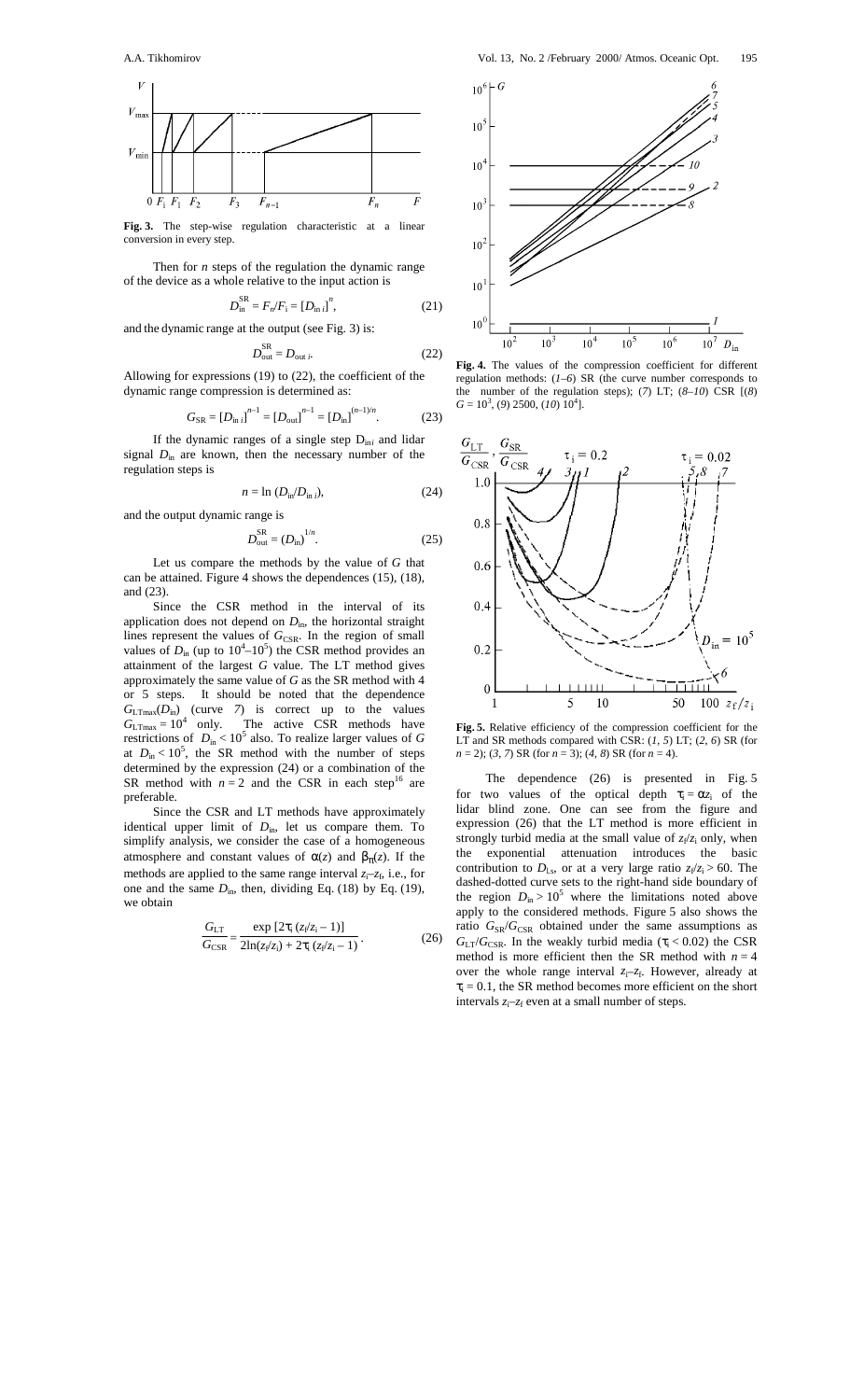

**Fig. 6.** Comparison of the methods by the attained output dynamic range: (*1*–*6*) SR (the curve number corresponds to a number of the regulation steps); (*7*) LT; (*8*–*10*) CSR [(*8*) *G* = 10<sup>3</sup> , (*9*) 2500, (*10*)  $10^4$ ].

The dependences  $D_{\text{out}}(D_{\text{in}})$  determined by the relations  $(15)$ ,  $(16)$ , and  $(17)$  are shown in Fig. 6. The lines which are parallel to the abscissa axis correspond to three values of  $\overline{D}_{\text{in}}^{\text{ADC}}$  (6, 7, and 8 bits). The most suitable method to compress  $D_{\text{ls}}$  can be chosen proceeding from these dependences at given values of  $D_{\text{in}}$  and  $D_{\text{in}}^{\text{ADC}}$  allowing for the comments concerning the maximum possible values of  $D_{\text{in max}}^{\text{LT}}$  and  $D_{\text{in max}}^{\text{CSR}}$  which depend on the properties of the regulation elements. The points of intersection of the dependences  $I - I0$  with the lines of  $D_{\text{in}}^{\text{ADC}}$  determine the theoretically attainable values of the dynamic range of the input lidar return signal *D*inmax using the method chosen. These values are presented in Table 2.

**Table 2. Comparison of the methods by theoretical** *D***in max values**

| Regulation              |       |       | Maximum attainable values of $D_{\text{in max}}$ |                                           |                                           |  |
|-------------------------|-------|-------|--------------------------------------------------|-------------------------------------------|-------------------------------------------|--|
| method                  |       |       | ADC<br>$= 64$<br>$D_{\rm in}$                    | ADC<br>$D_{\text{in}}^{\text{max}} = 128$ | ADC<br>$D_{\text{in}}^{\text{max}}$ = 256 |  |
| No regulation $(G = 1)$ |       |       | $0.640 \cdot 10^{2}$                             | $1.280 \cdot 10^{2}$                      | $2.560 \cdot 10^{2}$                      |  |
| <b>SR</b>               | $n =$ | 2     | $4.096 \cdot 10^{3}$                             | $1.638 \cdot 10^{4}$                      | $6.554 \cdot 10^{4}$                      |  |
|                         |       | 3     | $2.621 \cdot 10^5$                               | $2.097 \cdot 10^6$                        | $1.678 \cdot 10^{7}$                      |  |
|                         |       | 4     | $1.678 \cdot 10^{7}$                             | $2.684 \cdot 10^8$                        | $4.295 \cdot 10^{9}$                      |  |
|                         |       | 5     | $1.074 \cdot 10^{9}$                             | $3.436 \cdot 10^{10}$                     | $1.099 \cdot 10^{12}$                     |  |
|                         |       | 6     | $6.872 \cdot 10^{10}$                            | $4.398 \cdot 10^{12}$                     | $2.815 \cdot 10^{14}$                     |  |
| <b>CSR</b>              | $G =$ | 1000  | $6.400 \cdot 10^{4}$                             | $1.280 \cdot 10^5$                        | $2.560 \cdot 10^5$                        |  |
|                         |       | 2500  | $1.600 \cdot 10^5$                               | $3.200 \cdot 10^5$                        | $6.400 \cdot 10^5$                        |  |
|                         |       | 10000 | $6.400 \cdot 10^5$                               | $1.280 \cdot 10^6$                        | $2.560 \cdot 10^{6}$                      |  |
| LT                      |       |       | $2.294 \cdot 10^{24}$                            | $1.430 \cdot 10^{55}$                     | $5.560 \cdot 10^{70}$                     |  |

One can see from the data given in Table 2 that the SR method already at  $n = 4$  allows one to record lidar returns practically from all atmospheric formations presented in Fig. 1. By the attained value of  $D_{\text{in max}}$  the CSR and SR methods (at  $n = 3$ ) are roughly identical, and for two regulation steps the latter is worse than the CSR method at  $G_{\text{CSR}} = 10^3$ .

# **Comparison by the relative increase of sounding range**

In accordance with the Eq. (9) we will compare three methods by the value of sounding range with the ordinary lidar having  $D<sub>in</sub><sup>1</sup>$  under the condition that ADC has the same  $D_{\rm in}^{\rm ADC}$ 

$$
D_{\text{in}}^{1} = D_{\text{out}}^{\text{LT}} = D_{\text{out}}^{\text{CSR}} = D_{\text{out}}^{\text{SR}} = D_{\text{in}}^{\text{ADC}}.
$$
 (27)

We will consider that the methods start to operate at the same value of the input action  $F(z_i)$  and the equality (27) is satisfied in the intervals  $z_i - z_{f,1}$ , for ordinary lidar,  $z_i$  $z_{f,LT}$ , for LT,  $z_i - z_{f,CSR}$  for CSR,  $z_i - z_{f,SR}$  for SR (with  $n \geq 2$ ). To simplify analysis, we assume the atmosphere to be homogeneous along the sounding path.

In the absence of regulation  $(G = 1)$ , assuming  $D_{in} = D_{ls}$ , we have from Eqs. (27) and (1) for an ordinary lidar that

$$
\ln(z_{\rm f1}/z_{\rm i}) + \tau_{\rm i} (z_{\rm f1}/z_{\rm i} - 1) = 0.5 \ln D_{\rm in}^{\rm ADC}.
$$
 (28)

By analogy with the relations  $(17)$ ,  $(14)$ , and  $(25)$  we obtain for the LT, CSR, and SR methods

$$
\ln(z_{fLT}/z_i) + \tau_i (z_{fLT}/z_i - 1) = 0.5(D_{in}^{\text{ADC}} - 1); \tag{29}
$$

$$
\tau_{i} (z_{f.CSR}/z_{i} - 1) = 0.5 \ln D_{in}^{\text{ADC}}; \tag{30}
$$

$$
\ln(z_{f.SR}/z_i) + \tau_i (z_{f.SR}/z_i - 1) = (n/2) \ln D_{in}^{\text{ADC}}.
$$
 (31)

At  $n = 1$  the expression (31) reduces to expression (28). One can see from the Table 2 that the theoretical values of  $D_{\text{in max}}$  for LT method exceed the values of  $D_{\text{in}}^{\text{L1}}$  $= 10<sup>5</sup> - 10<sup>8</sup>$  that can be obtained in practice therefore the estimation  $(\delta z)_{LT}$  was performed for  $D_{in}^{LT} = 10^5$  from the equation (29) modified to following form

$$
\ln(z_{fLT}/z_i) + (z_{fLT}/z_i - 1) = 0.5 \ln(D_{in}^{\text{ADC}} - 1). \tag{32}
$$

To determine the relative increase in the sounding  $range$   $(\delta z)_{LT} = z_{f,LT}/z_{f,l}$ ,  $(\delta z)_{CSR} = z_{f,CSR}/z_{f,l}$ , and  $(\delta z)_{SR} = z_{f,SR}/z_{f,l}$ , it is necessary to solve jointly the equations  $(28)$ ,  $(30)$ ,  $(31)$ , and  $(32)$ . The results of their numerical solution are presented in Fig. 7.

Since  $D_{\text{ls}}$  is a function of  $z^{-2}$  and extinction coefficient α, the dependences (δ*z*) are presented as functions of  $\tau_i = \alpha z_i$ , and two values of  $D_{in}^{ADC}$  equal to 64 and 128 characteristic of most common ADCs. Such a representation of the dependences (δ*z*) allows one to analyze the methods of  $D_{ls}$  compression regardless of the blind zone length  $z_i$  and different values of the extinction coefficient α.

On can see from Fig. 7 (curves *1* and *1*′) that allowing for the realistically limited value of  $D_{\text{in}}^{\text{LT}}$  the increase in  $D_{\text{in}}^{\text{ADC}}$  does not cause an increase in the relative sounding range. Therefore it is not necessary to use ADCs with large value of  $D_{\text{in}}^{\text{ADC}}$  in the lidars with LAC regulation elements.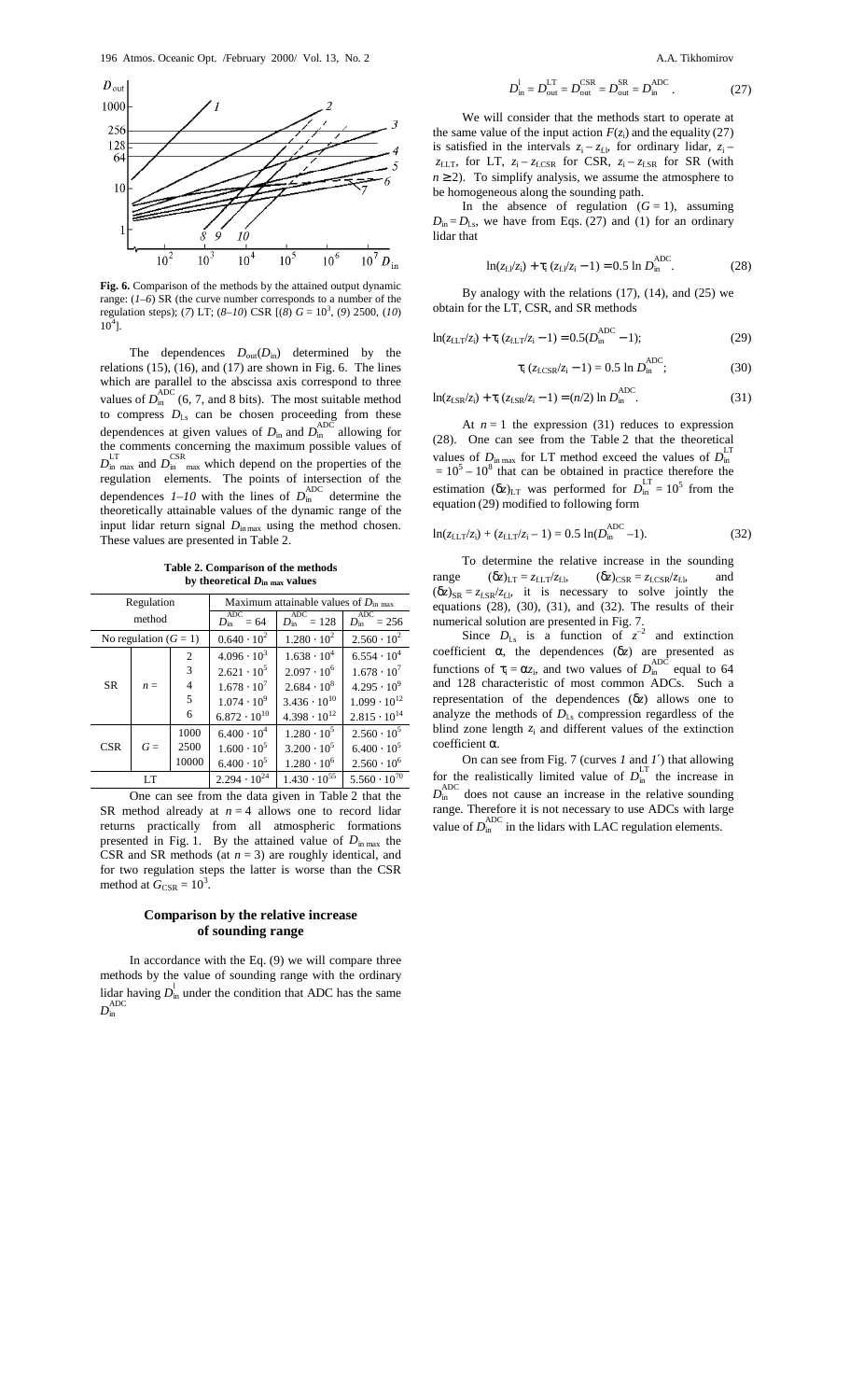

**Fig. 7.** The relative increase in sounding distance for three methods to compress the dynamic range at the  $D_{\text{in}}^{\text{ADC}} = 64$  (solid lines),  $D_{\text{in}}^{\text{ADC}} = 128$  (dashed lines): (*1*, *1*′) LT; (2–4 and 2′–4′) – CSR  $[(2)$   $G = 10^4$ ,  $(3)$  2500,  $(4)$   $10^3$ ;  $(5, 6$  and  $5'$ ,  $6'$ ) SR  $[(5)$  $n = 2$ , (6)  $n = 3$ ].

It is typical for the CSR method that (δ*z*)<sub>CSR</sub> decreases with the increasing  $D_{\text{in}}^{\text{ADC}}$ , since in this case the interval  $z_i$  $z_{\text{f}1}$  increases more quickly then the interval  $z_i - z_{\text{f.CSR}}$ . Since in an actual lidar the ratio  $z_{f,\text{CSR}}/z_i$  is limited in accordance with  $(15)$  by the value  $G_{\text{CSR}}$  depending on the properties of a compensating element then there exists a limit of the  $(z_{f,CSR}/z_i)$  maximum

$$
(z_{\text{f.CSR}}/z_i)_{\text{max}} \le (G_{\text{CSR}})^{1/2},\tag{33}
$$

after this limit compensation for the inverse squared range stops and the regulation element passes to the linear regulation mode of operation (PMT with TDA or amplifier with TDA) or to a more complex (for spatial filters) regulation mode. Therefore the ratio  $z_{f,CSR}/z_i$  remains constant after the regulation termination. Inflection points on the curves  $2 - 4$  and  $2' - 4'$  (see Fig. 7) are determined by substituting expression (15) into the Eq. (30) from the condition

$$
\tau_{\rm i} = \ln D_{\rm in}^{\rm ADC} / 2[(G_{\rm CSR})^{1/2} - 1]. \tag{34}
$$

Table 3 gives the values  $(\delta z)_{\text{CSR.max}}$  corresponding to the inflection points. These values are attainable in a weakly turbid atmosphere or at small lengths of the blind zones. When  $\tau$ <sub>i</sub> grows, the values of  $(\delta z)_{CSR}$  decrease that is caused by the increasing weight of the exponential factor in the dynamic of a lidar return which is not compensated for in this method.

The SR method at  $n = 2$  leads to an increase in  $(\delta z)_{SR}$ with the increasing  $D_{\text{in}}^{\text{ADC}}$  although this difference decreases with the growth of  $\tau_i$ . But already at  $n \geq 3$  the increase in  $D_{\text{in}}^{\text{ADC}}$  does not essentially affect the change of  $(\delta z)_{\text{SR}}$  that is caused by a more rapid growth of  $z_f z_i$  as compared with  $z_{f,SR}/z_i$  at large values of  $D_{in}^{ADC}$ . In the region  $\tau_i \ge 0.1$  the value of  $(\delta z)_{SC}$  increases linearly with the growth of the

number of steps, and in the less dense medium this increase is nonlinear.

**Table 3. Maximum values of the relative increase of the sounding range at a compensation for the inverse squared range dependence of the lidar returns**

| $D_{\rm in}^{\rm ADC}$ | $(\delta z)_{\text{CSR max}}$ |                      |            |  |  |
|------------------------|-------------------------------|----------------------|------------|--|--|
|                        | $G = 10^3$                    | $G = 2.5 \cdot 10^3$ | $G = 10^4$ |  |  |
| 64                     | 5.5                           | 7.7                  | 14.1       |  |  |
| 128                    | 4.6                           | 6.3                  | 10.9       |  |  |
| 256                    | 3.9                           | 4.8                  | 8.4        |  |  |

One can see from Fig. 7 that at  $D_{\text{in}}^{\text{ADC}} = 128$  the strongest effect, for all atmospheric situations, is provided by the SR method (at  $n \geq 3$ ) then the CSR method follows (in the interval  $0.01 \le \tau_i \le 0.09$  for  $G_{CSR} = 10^4$  and in the interval  $0.03 \le \tau_i \le 0.09$  for the  $G_{\text{CSR}} = 2.5 \cdot 10^3$ , and then follows the LT method. The SR method at the  $n = 2$  has an advantage in the region of small  $\tau_i$  only when the limited value of the ratio  $z_{f,\text{CSR}}/z_i$  which is determined by the relationship (34) does not provide the compensation for  $z^{-2}$ along the entire sounding path. The use of the six-bit ADC  $(D_{\text{in}}^{\text{ADC}} = 64)$  gives different picture of  $\delta z$ . In this case the CSR method at the  $G_{\text{CSR}} = 10^4$  has certain advantages in the increase of the relative sounding range δ*z* even in comparison with the SR method (at  $n \ge 3$ ) in the region  $0.016 \le \tau_i \le 0.032$  and with the LT method in a more wide region of  $\tau$ <sub>i</sub> values.

### **Comparison of the methods by the dynamic signal-to-noise ratios**

In modern PMTs the equivalent threshold power is determined by the first and second terms in the denominator of the expression (12) therefore the effect of the PMT's dark current can be neglected. Considering, for simplicity, the atmosphere along the sounding path to be homogeneous and that the background brightness does not change during the measurements, let us present the expression for the dynamic signal-to-noise ratio  $as^8$ 

$$
D_{\rm SN}(t) = \frac{S_{\lambda c} \left[A_c K_1(t) \beta_\pi T(t) t^{-2}\right]^2}{2e\Delta f \left[A_c K_1(t) \beta_\pi T(t) t^{-2} + A_b K_2(t) B_\lambda\right]},\tag{35}
$$

where  $A_c$  takes into account the instrumental constants in the lidar equation;  $A<sub>b</sub>$  takes into account the instrumental constant of the receiving system in the passive regime of the background radiation recording;  $K_1(t)$  is the transmission coefficient of the receiving system which takes into account the geometric function;  $K_2(t)$  is the transmission coefficient of the optical system for the background radiation.

One can see from Eq. (35) that  $D_{SN}(t)$  does not depend on  $M(t)$ , i.e., the regulation in PMT does not change the value of the dynamic signal-to-noise ratio because the fluxes of the backscattered and background radiation are subjected to identical transformations. This conclusion is correct only up to the power level of these radiations when  $I_s(t)$  and  $I_b(t)$  do not essentially affect the redistribution of the electric current over the PMT voltage divider. Analogous conclusion about the invariability of the signalto-noise ratio can be obtained for the regulation of the gain in the electronics of the lidar too. The regulation in the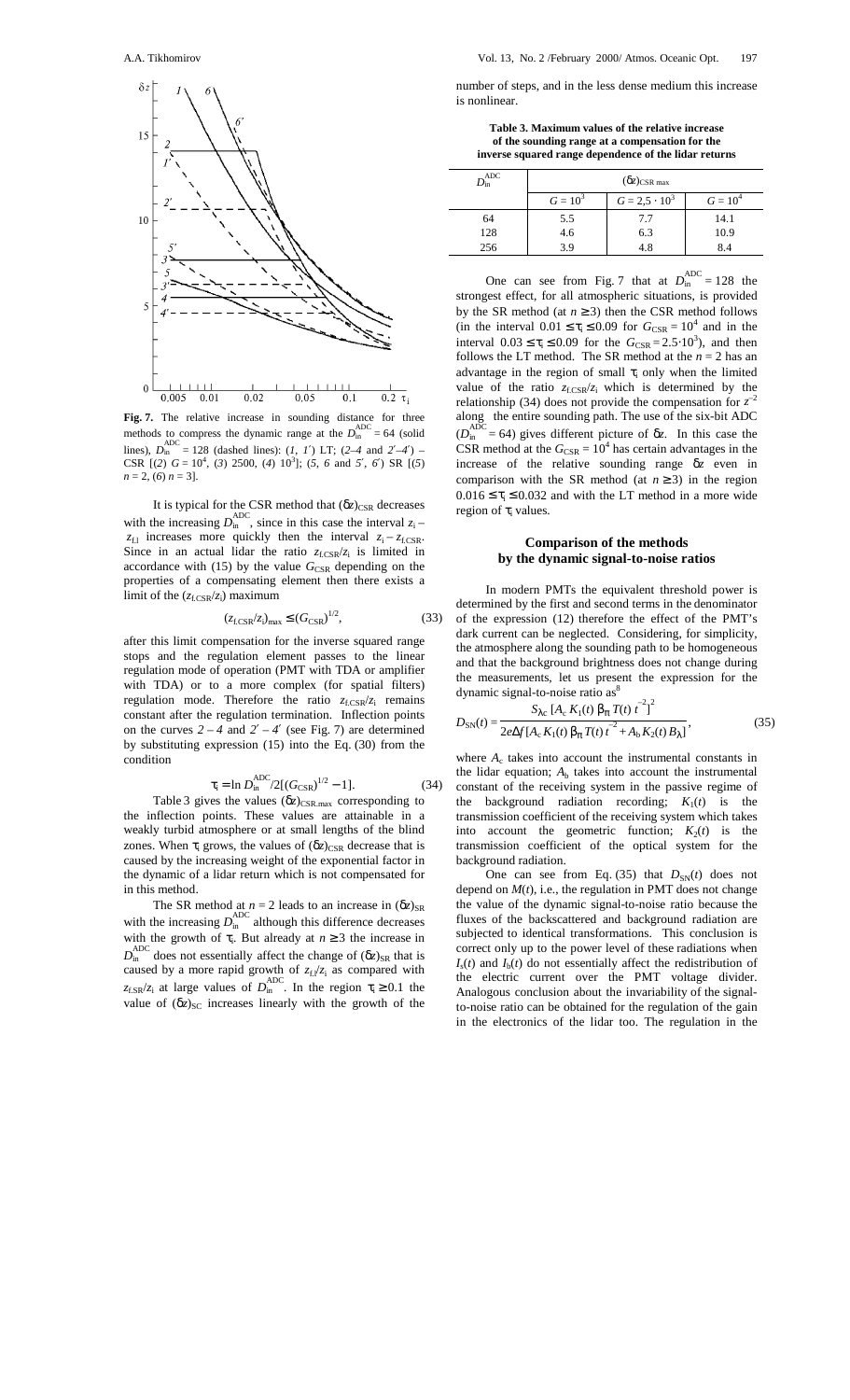optical part of the receiving system changes the signal-tonoise ratio.

The laws of change of the coefficient  $K_i(t)$  depend on the method of  $D_{\text{Ls}}$  compression used. For the optical CSR method we have

$$
K_1(t) = \begin{cases} 0, & t_0 \ge t \ge 0 \\ f(t), & t_i \ge t \ge t_0 \\ K_0(t/t_i)^2, & t_i \ge t \ge t_i \end{cases}
$$
 (36)

where  $t_0$  is the time corresponding to the far end of the lidar blind zone,  $t_i$  and  $t_f$  are the moments of the start and termination of the regulation process,  $f(t)$  is the transmission coefficient of a spatial filter in the transition zone $10$  which determines the leading edge of a lidar return pulse;  $K_0$  is the value of the transmission coefficient of a receiving system in the beginning of the regulation process.

For the SR method with three steps we have

$$
K_1(t) = \begin{cases} K_{S1}, & t_{f1} \ge t \ge t_{f1} \\ K_{S2}, & t_{f2} \ge t \ge t_{f2} \\ K_{S3}, & t_{f3} \ge t \ge t_{f3} \end{cases}
$$
 (37)

In this case  $K_{S1} \leq K_{S2} \leq K_{S3}$ , and the moments of the initial time  $t_{i,i}$  and final time  $t_{f,i+1}$  of the regulation in different steps can have different relations depending on the specific operation of the method. In the lidar which has several receivers it is necessary to choose  $t_{\rm fl} > t_{\rm i2}$ .

For spatial filters compensating for the inverse squared range dependence the transmission for backscattered radiation flux changes according to the relation (36) by the movement of the image spot relative to this element,<sup>10</sup> while the background radiation flux passes through the whole element and does not change with time, i.e.,  $K_2(t) = K_b$ . Thus, for the functional regulation in the optical part and at  $t_f \geq t \geq t_i$  we have

$$
D_{\rm SN}(t) = \frac{S_{\lambda c} \left[A_c K_0 \beta_\pi T^2(t) t_1^{-2}\right]^2}{2e\Delta f \left[A_c K_0 \beta_\pi T^2(t) t_1^{-2} + A_b K_b B_\lambda\right]}.
$$
(38)

By comparing Eqs. (35) and (38) we see that in the second case  $D_{SN}(t)$  depends on the time much more weakly. Under night conditions  $(B_\lambda = 0)$  it is

$$
D_{\rm SN}(t) \sim \left[T(t)\right]^2,\tag{39}
$$

and under daytime conditions (the second term in the denominator in (38) prevails) it is

$$
D_{\rm SN}(t) \sim \left[T(t)\right]^4. \tag{40}
$$

Whereas in the absence of the regulation from Eq. (12) we have  $D_{SN}(t) \sim [T(t)/t]^2$ , in the first case, and in the second case we have  $D_{SN}(t) \sim [T(t)/t]^4$  (see, for example, Ref. 1).

For the optical SR methods within one step  $D_{SNi}(t)$ changes during the time as in ordinary lidar according to the relation (35) since in this case  $K_1(t) = K_{Si}$ ,  $K_2(t) = K_{bi}$ where the step number is  $i = 1, 2, 3$ . However, for far parts of the path one always choose  $K_{b1} < K_{b2} < K_{b3}$  by decreasing the field-of-view angle of the receiving system.<sup>16</sup> Therefore even for  $K_{S1} = K_{S2} = K_{S3}$  the value  $D_{SN2}(t)$  at the beginning of the second step exceeds the value  $D_{SN1}(t)$  at the end of the first step, and by the choosing properly  $K_{bi}$ and  $K_{Si}$  it can be attained

$$
D_{\rm SN1}(t_{\rm fl}) \approx D_{\rm SN2}(t_{\rm fl}) \approx D_{\rm SN3}(t_{\rm fl}). \tag{41}
$$

Thus, the value  $D_{SN3}(t_{f3})$  will exceed to a considerable degree the value of the dynamic signalto-noise ratio for a hypothetical lidar which does not use any method of the  $D_{\text{Ls}}$  compression at the same range  $z_{\text{f.G}}$ .

Analysis carried out shows that the optical methods of  $D_{\text{Ls}}$  compression allow one to improve the signal-to-noise ratio by more than an order of magnitude and, based on this improvement, to increase the sounding range and the accuracy of lidar measurements.

## **Estimation of the error of signal conversion at the regulation**

The type of regulation element used to compress  $D_{\text{ls}}$ essentially affects the accuracy of information that is retrieved from a lidar return signal. If we assume that all elements of the receiving system operate in a linear mode then the error in the recorded lidar information will be determined completely by the error of recording device, for example, by the errors of digitizing with an ADC. Therefore the SR methods where photoelectronic and electronic channels operate in a linear mode have the least conversion error. In the case when the step-wise regulation is performed by discrete change of the gain as it is realized, for example, in  $PMT^{23}$  or in amplifier<sup>24</sup> a partial loss of information occurs at the moments of step-wise switching of the gain from one range to another. The SR method in the optical channel composed of several receiving systems<sup>16</sup> is the most admissible, when the photoelectronic and other parts of every receiving system operate within the same dynamic range. However, in this case it is necessary to make intercalibration of the receiving systems in the overlapping parts of the sounding path (see Fig. 2).

For the CSR methods the error in the gain exists due to deviation of the regulation characteristic from the exact square law  $\varphi[F(z)] = az^2$ . The relative error (at a constant regulation characteristic) is the function of range

$$
\delta V(z) = \{ f\left[ F(z) \right]_{\text{CSR}} - a z^2 \} / a z^2, \tag{42}
$$

where *a* is the constant;  $f[F(z)]_{CSR}$  is the actual characteristic of the regulation element. If the errors  $\delta V(z)$ and ∆*V*(*z*) are constant on the interval of the regulation *z*<sup>i</sup> –

 $z_f$ , i.e., the mean constant value of the deviation  $\Delta V(z_i)$ exists for every sounding range then it can be taken into account by the introducing the coefficient

$$
K(z_i) = a(z_i)^2 / f[F(z_i)],
$$
\n(43)

when the ordinates of the lidar return signal digitized in an ADC are multiplied by this coefficient during the processing in a computer. Thus, correction for the error of the regulation characteristic can be done there. For the optical regulation elements this correction is valid if no misalignment of optical axes occurs and a structure of laser radiation spot does not change from pulse to pulse. For the active regulation elements the correction (43) is valid if the value  $F(z_i)$  does not exceed the values that make the PMT with TDA or an amplifier with TDA to operate in a nonlinear mode.

It is a more complicated task to take into account the deviations of amplitude of the regulation characteristic of the LT method from the theoretical relationship (16) since the actual  $[V(z)]_{LT}$  has the parts with different functional dependence  $V = f(F)$ .<sup>15</sup> One has to maintain certain levels of input signals to meet the LAC regulation characteristic on the corresponding intervals of the sounding path.